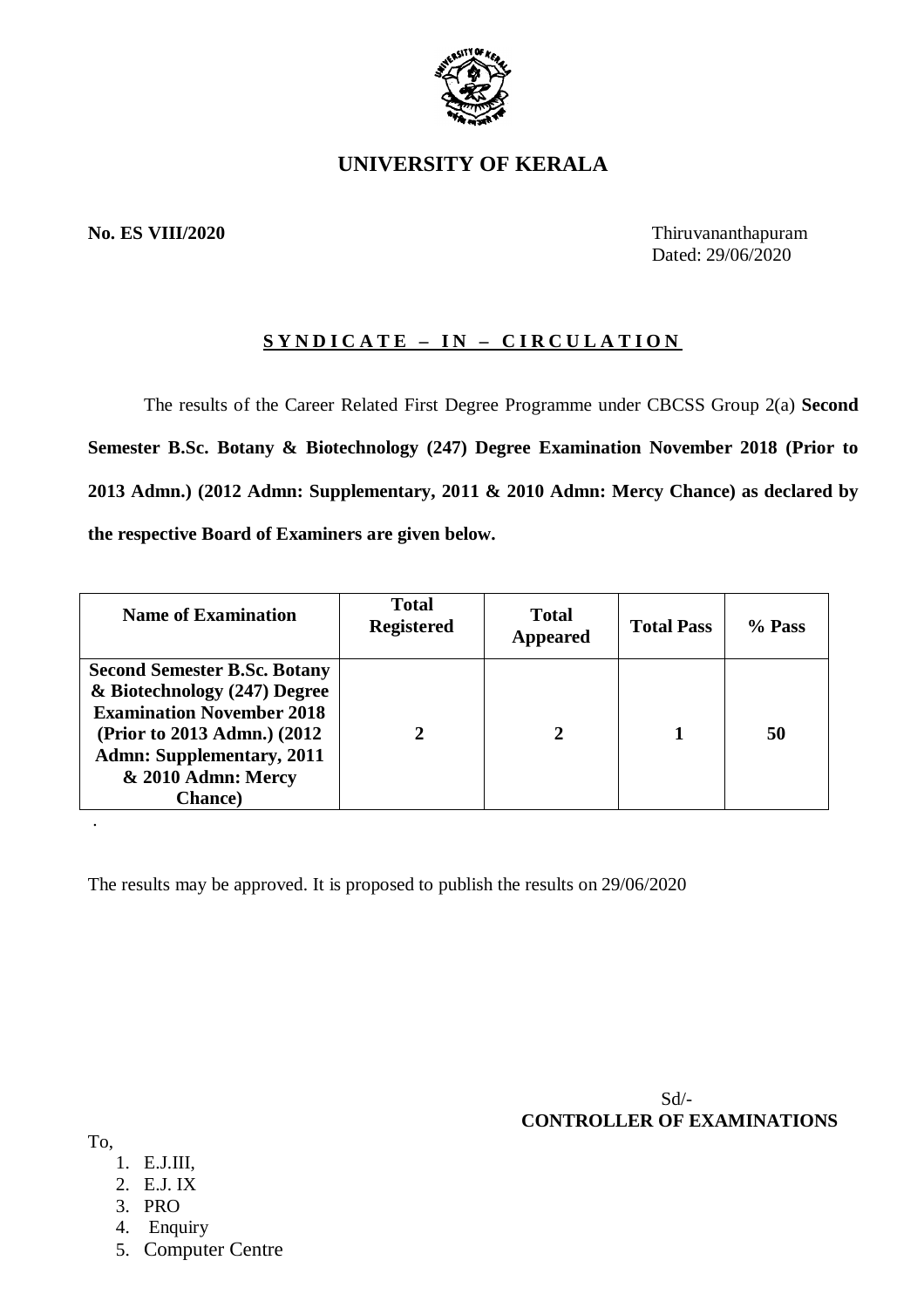

# **UNIVERSITY OF KERALA NOTIFICATION**

- 1. The following is the provisional list of Register Numbers of the successful candidates at the Career Related First Degree Programme Under CBCSS Group 2(a) **Second Semester B.Sc. Botany & Biotechnology (247) Degree Examination November 2018 (Prior to 2013 Admn.) (2012 Admn: Supplementary, 2011 & 2010 Admn: Mercy Chance)** as declared by the Board of Examiners.
- 2. Those who are successful in parts means: either the candidate has not obtained a separate minimum of 'D' grade in CE and ESE and/or has not obtained a minimum SGPA of 1.5
- 3. The Mark lists of the candidates will be sent to the respective Centers.
- 4. Mark lists will not be issued to the candidates in respect of whom their defects to be rectified although their results have been provisionally released now.
- 5. The date for revaluation and scrutiny is **13.07.2020**. Candidates should make use of draft mark list available in the university website for applying for revaluation. Application for revaluation and scrutiny should be submitted through **ONLINE** only.

University Buildings, Thiruvananthapuram Dated: 29.06.2020